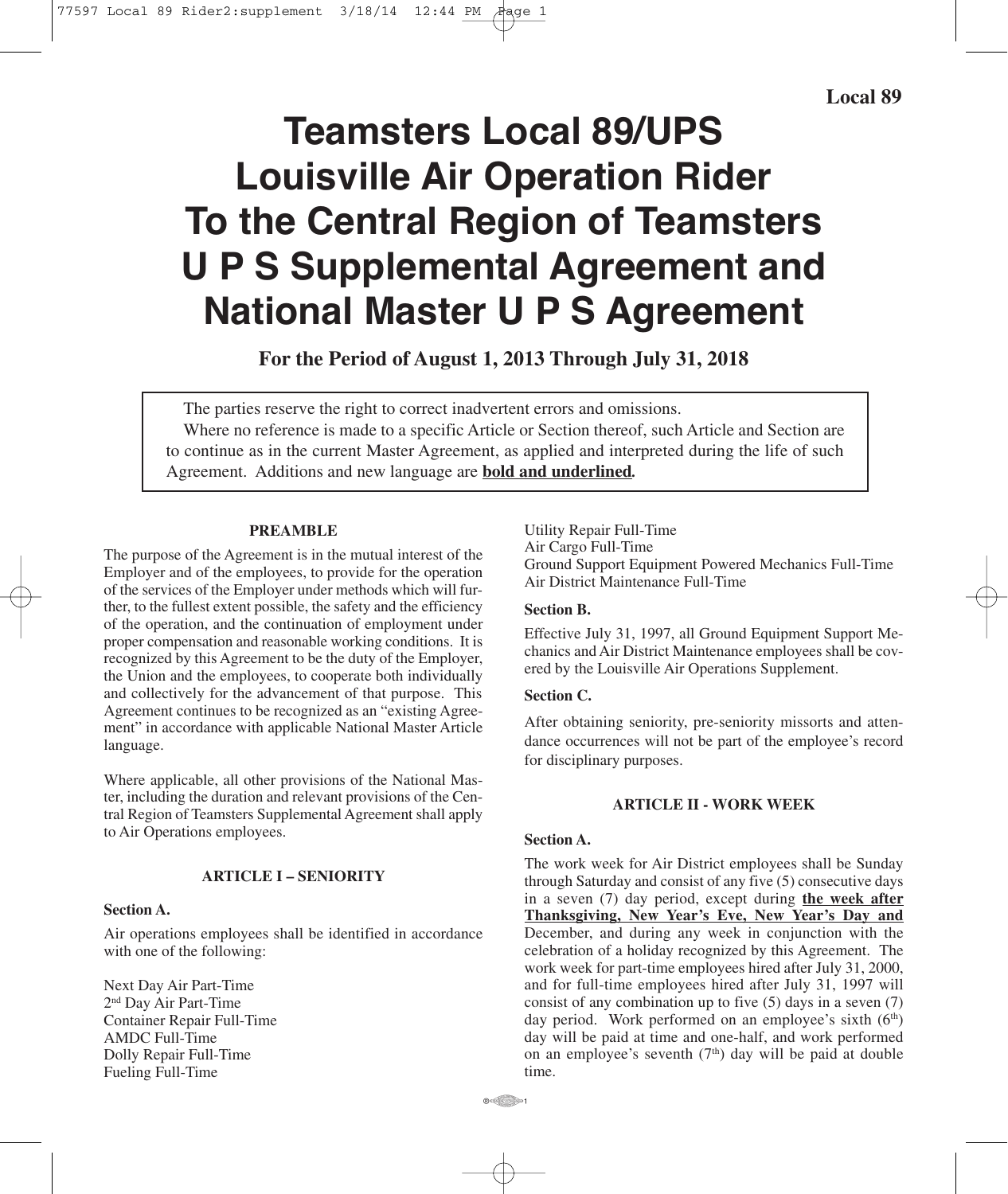Employees who work a four (4) day, ten (10) hour shift workweek will receive time-and-one-half for work performed on their fifth (5<sup>th</sup>) workday and double time for work performed on their sixth  $(6<sup>th</sup>)$  and seventh  $(7<sup>th</sup>)$  workdays.

Overtime and double-time will only be paid during the established work week

The normal workday for 2<sup>nd</sup> Day employees shall have start times between 6:00 a.m. and 5:59 p.m. The normal workday for 1Day employees shall have start times between 6:00 p.m. and 5:59 a.m. and shall be considered the sort date.

## **Section B.**

Employees with a three (3) hour guarantee will be paid time and one-half for all hours worked over five (5) hours in a twenty-four (24) hour period.

## **Section C.**

Should a need develop in the Air operation due to a one (1) or two (2) day(s)-a-week imbalance of regularly scheduled work, the Employer may hire employees for such limited work weeks. However, prior to implementation, the Employer will meet with the Local Union to agree on appropriate shifts, benefits and seniority provisions.

# **Section D.**

Part-time employees shall be entitled to a three (3) hour daily guarantee. Employees agreeing to work a double shift on a given day shall be entitled to a three (3) hour guarantee for each shift. This guarantee applies on all holidays worked. The guarantee may be broken by mutual consent provided the employees acknowledge such with the appropriate code on the back of their time card and signs same. Part-time employees arriving to work after their scheduled start time, if put to work, shall forfeit their daily guarantee. For purposes of pay, the holiday shall be defined as the day the holiday is nationally observed.

# **Section E.**

Start times may be adjusted with notification prior to the employees reporting for work, to coincide with the arrival and departure of parcels and/or planes.

# **Section F.**

Full-time employee's start times must be posted by Friday of the preceding work week. Except in December and during any week in conjunction with the celebration of a holiday recognized by this agreement, start times within a week can be changed in conjunction with the operation but cannot vary by more than two (2) hours either way from the scheduled start time of the first (1st) scheduled work day of the work week unless mutually agreed to by both parties.

# **Section G. (New)**

**If a full-time 7:00 – 7:30 am Housekeeping/Hub employee's established start time is changed for five (5) con-** **secutive working days or more, one half (1/2) hour up to two (2) hours later, then the employee may use his/her seniority within the same bid start time, work week and classification to take the start time and job assignment of the most junior full-time employee with that initial start time that was changed.**

**The most junior employee must then move to the assignment and start time left by that employee that has replaced him or her. This will end the process.**

## **Section H (New)**

**Six-hour employees, upon request, will be given 24 hours of work in a week with one holiday or 18 hours of work in a week with 2 holidays. This request must be received by the first scheduled work day prior to the week of the holiday. These hours shall include hours worked on the holiday, and may be scheduled on days outside the normal workweek or shift. No individual vacation days may be taken to give employees six (6) work days.**

**In the event that a sort does not run in the week following the celebration of a holiday recognized by this agreement, six (6) hour employees shall indicate in writing their intent to work 30 hours. This request must be received by the first scheduled work day prior to the week of the holiday. The Company may, at their discretion, schedule a day of work outside the employee's normal workweek or shift. No individual vacation days may be taken to give employees six (6) work days.**

**The language stated in the two (2) paragraphs above shall not apply to the weeks of Christmas, New Year's, or 4th of July.**

# **ARTICLE III – WORK ASSIGNMENTS**

## **Section A.**

For the purposes of daily assignments, employees will work from one of the twenty-six (26) **twenty seven (27)** lists below, which will be separately maintained for full-time and parttime.

Next Day Air Hub Second Day Air Hub Next Day Air Marshalling Second Day Air Marshalling Dolly Repair AM Housekeeping PM Housekeeping AMDC Utility Repair Next Day Air International Second Day Air International Import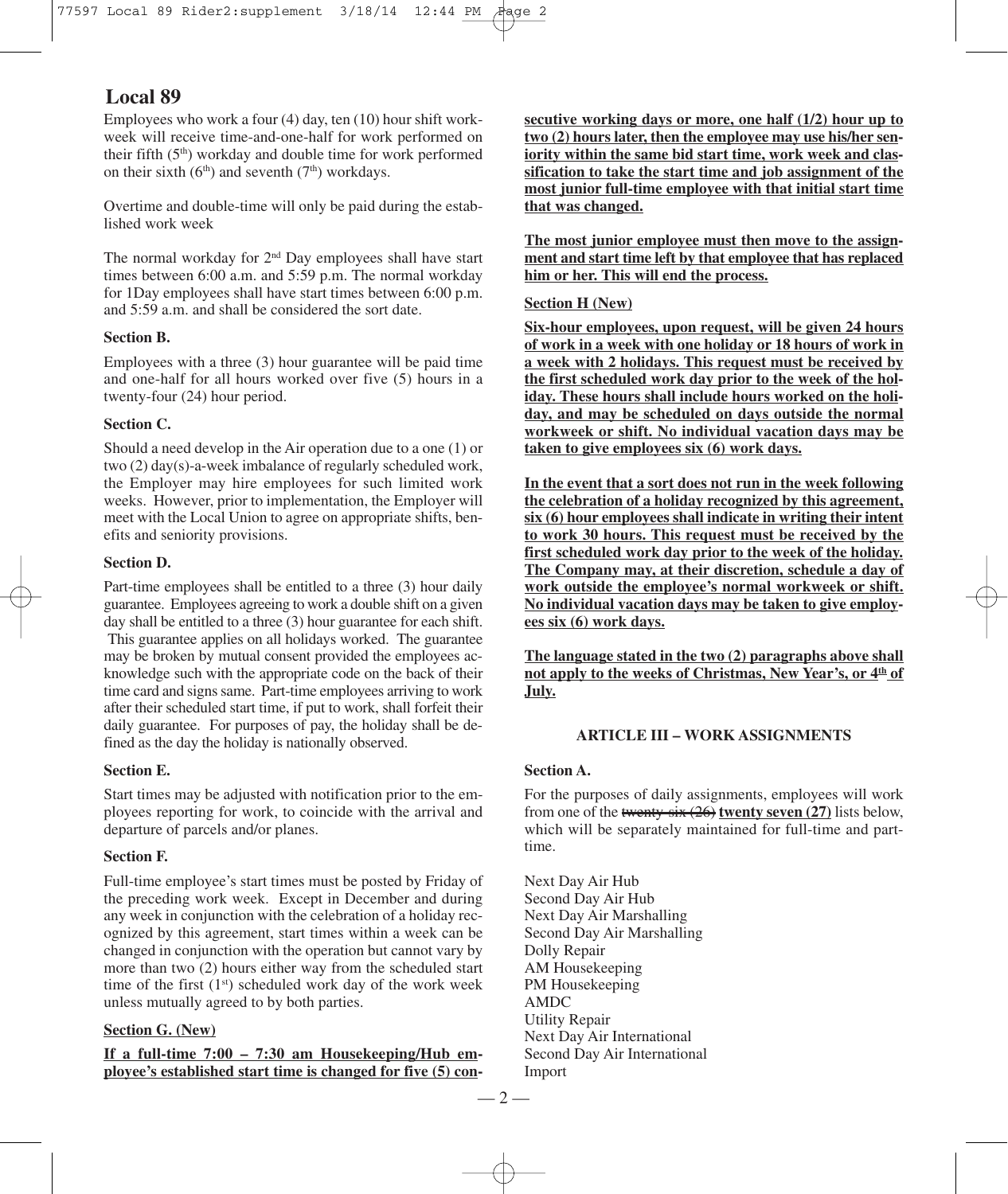Next Day Air Cargo Second Day Air Cargo Next Day Air Shift Second Day Air Shift Next Day Air Fueling Second Day Air Fueling Next Day Air Wing A, B, C, etc. Second Day Air Wing A, B, C, etc. Next Day Air Ramp 1, 2, 3, etc. Second Day Air Ramp 1, 2, 3, etc. Porter/Helper H2K Core **Container Repair – ULD**

Belt Maintenance, Belt Maintenance Part-time (not to exceed 15% number of full-time)

Ground Support Mechanic Part-time (not to exceed 15 % number of full-time)

New equipment or technological change shall be covered under Article 6 Sections 3 and 4 of the National Master Agreement as applicable.

**In order to document the parties' past practice of meeting on a case-by-case basis to review and agree, if possible, on any additional maintenance work that can be performed on a non-precedent basis, the following paragraph is added to the Louisville Air Rider:**

**The Employer and the Union agree to establish a Belt Maintenance Mechanic review committee. This Committee will consist of an equal number of representatives from the Union and UPS. The Committee will meet on a quarterly basis to review the work typically performed by vendors. This would include corporate campaigns, new installations, and modifications to determine to what degree, if any, a portion of any work that is typically performed by the vendors could be offered to Belt Maintenance mechanics. It is understood that only work that does not require additional training, certification, tools or equipment will be considered. This opportunity would set no precedent and does not bind the Company to a claim for this, or other types of work typically performed by a vendor, as belt maintenance mechanic work.**

#### **Section B.**

Excluding Peak Season (November-December), **prime vacation** (May-August) **(July – August),** and Section F of this Article, part-time employees with one (1) year or more seniority will be allowed to move from part-time job to part-time job on a minimum of 50 percent of available openings, by seniority and written request, to be limited to two (2) moves per year. Six hour jobs will only be filled by current part-time employees from the existing six hour transfer lists and not hired from the outside. **Six-hour transfers will be posted electronically**

# **Local 89**

**through the BIDX system. Part-time employees will be permitted to select the transfers by seniority. Six-hour transfers will be posted midweek and taken down the following midweek. The transfer will be awarded no later than ten (10) days from the transfer coming down. Sixhour and three-hour transfer awards will be posted electronically through the BIDX system.** If the employee is awarded a position and does not accept the position, it will count as an awarded-transfer in reference to the above stated two (2) moves per year. Employees will be allowed five working days to disqualify after assignment to a new position.

The Company shall fill the following part-time jobs: Marshalling, Fueling, PSC, Inbound ramp, AM Housekeeping, GSE Pre-trip, and ULD Control from the existing transfer lists. If the position is not filled after being offered to at least five (5) employees, the Company may fill the position from the outside.

# **Section C.**

Daily extra work, including overtime, shall be offered in seniority order within the lists and work area to those who are qualified, present, and available. If not enough employees volunteer to stay, employees will be required to work in reverse order of seniority.

Double shift opportunities, of less than eight hours, will be open to full time Combination **and part-time** employees, by company seniority. These employees shall have a three hour guarantee. Provided that an employee completes their bid workweek, the first day of work outside the bid workweek will be paid at the rate of time and one half and every day thereafter shall be paid at the double time rate. In addition, daily double shifts shall be offered by company seniority. Employees will be put to work according to the agreed to double shift guidelines dated 9/28/04. Overtime and double time will only be paid during the established workweek.

The above language shall not apply to AMDC, GSE or Belt Maintenance.

#### **Section D.**

In those instances where the Employer does its own de-icing, it shall use, among others, the dolly, utility and container repair employees. When any of these full-time employees are called into work, they shall be guaranteed a minimum of four (4) hours at the applicable rate of pay for such call in. It is understood that if a "call-in" is required to perform this work, qualified full-time employees shall be called in before any part-time employees.

In those instances where the Employer does its own De-icing, the company shall use the following employees (MANDA-TORY), first: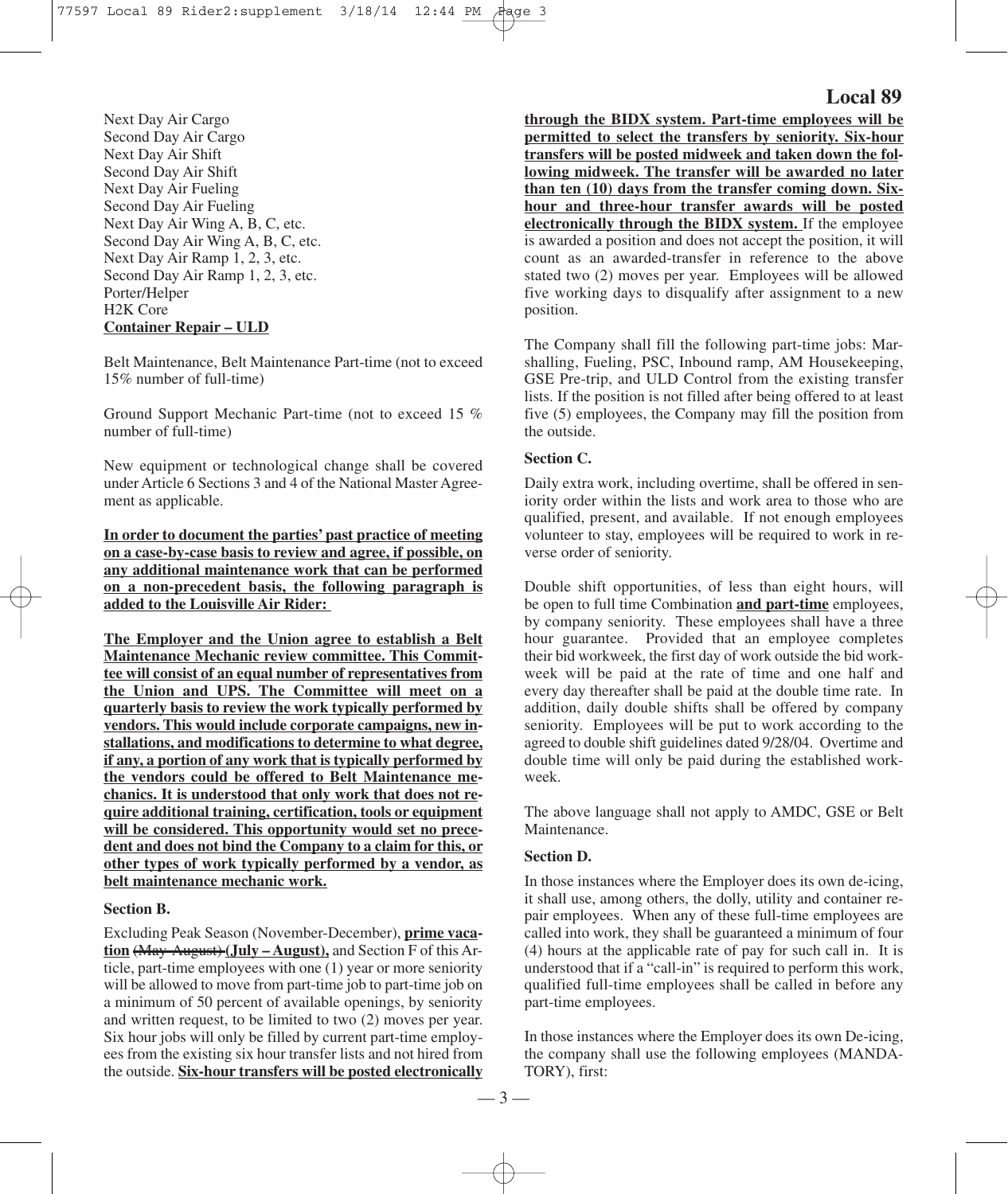Night De-ice Operations Day De-ice Operations

FT GSE non-powered Employees FT Ramp / Wing Employees FT Container Repair Employees FT GSE non-powered Employees FT Housekeeping/Hub Employees FT Container Repair Employees Grade Lane Housekeeping Employees **use the new sign up process** Ramp / Wing Setup Employees

H2K Housekeeping Employees **All of the other de-ice employees will**

# **10 Bid De-ice jobs FT HSK/Hub 7:30 to 3:30 FT 9/11 & 2/4/6 Ramp FT Wing A Ramp (OPC Drivers) FT Hub/HSK 12:00 to 8:00**

If the mandatory list is changed (due to district reassignment, work shift change, etc.) other mandatory areas can/will be added at the discretion of the Company, after discussing with the Union. Employees that work in the mandatory areas must/will work in the de-ice operation. Any employees that transfer to these mandatory areas must understand that de-ice is part of the job responsibility.

Other FT and PT employees can De-ice / Train on a voluntary basis. However, the De-ice management team will determine which operations will require volunteers.

If a De-ice operation needs additional staffing, the "call in" list from the other operation will be used to supplement the De-ice operation. It is understood that Full-time employees will be called in for additional work first; Full-time employees will be guaranteed a minimum of (4) hours at the applicable rate of pay for such a call in.

Weekend De-icing is voluntary and is limited to employees that work that particular shift. If the operation does not get enough volunteers, the total "call in" list will be used to staff the operation, beginning with Full-time employees. The total call in list refers to a combination of both night and day de-ice employees.

The Company agrees to a one time opportunity for 10% within each mandatory group to be exempt from de-ice. The 10% will be determined by seniority. The offering of this one time opportunity will take place after the current (2007, 2008) deice season is concluded. It is understood that all future vacancies within the mandatory groups will be required to de-ice as part of their bid.

**The Company agrees to two (2) opportunities during the life of this agreement for 10% within each mandatory group to be exempt from de-ice. The 10% will be determined by seniority. The first 10% offering will take place upon successful ratification of the 2013 contract. The second 10% offering will take place prior to the 2015-2016 de-ice season. It is understood that all future vacancies**

# **within the mandatory groups will be required to de-ice as part of their bid.**

## **Section E.**

All employees operating UPS power equipment must have a valid driver's license. Employees losing their license will be offered work in a non-driving area until their license is restored.

#### **Section F.**

Movement of employees between shifts (Next Day Air and Second Day Air) on a limited basis shall be controlled by the labor manager so as not to interfere with the operation of the business. There shall be no movement in November and December or during the vacation hire period.

# **Section G.**

Paid ten (10) minute rest period provisions shall apply to all Louisville Air Operation employees. The administration of this provision may differ between the Next Day Air Operation and the Second Day Air Operation. **Part-time employees will receive a second ten (10) minute break after their sixth (6th ) hour worked during peak season Nov. – Dec.**

## **ARTICLE IV- FULL TIME POSITIONS**

#### **Section A.**

The Employer agrees that in filling permanent full-time driver jobs in the Ashbottom **Centennial** building one (1) out of five (5) will be offered by seniority to all Air District employees provided they meet the same requirements as applicants for the job. These jobs will be awarded in seniority order to those employees who have requested in writing to be considered for full-time driving.

**There will be an annual bid posted the 1st week of January and pulled by January 15th for those interested in driving positions. Available jobs during the year shall be filled by seniority from that list.**

#### **Section B.**

The employee awarded the driving job must complete a thirty (30) working day training period. Employees who fail to qualify will return to their previous job and will not be considered for driving for at least one (1) year. An employee who fails to qualify on their second  $(2<sup>nd</sup>)$  attempt, shall not be allowed to bid for another three (3) years. Employees who disqualify themselves on their first  $(1<sup>st</sup>)$ attempt will not be allowed to bid for two (2) years. Air operation employees successfully transferring to a driving job in the Kentucky district will be considered as a newlyhired, full-time employee and will be added to the appropriate seniority list. Their seniority date shall be in accordance with the Central Conference of Teamsters Supplemental Agreement.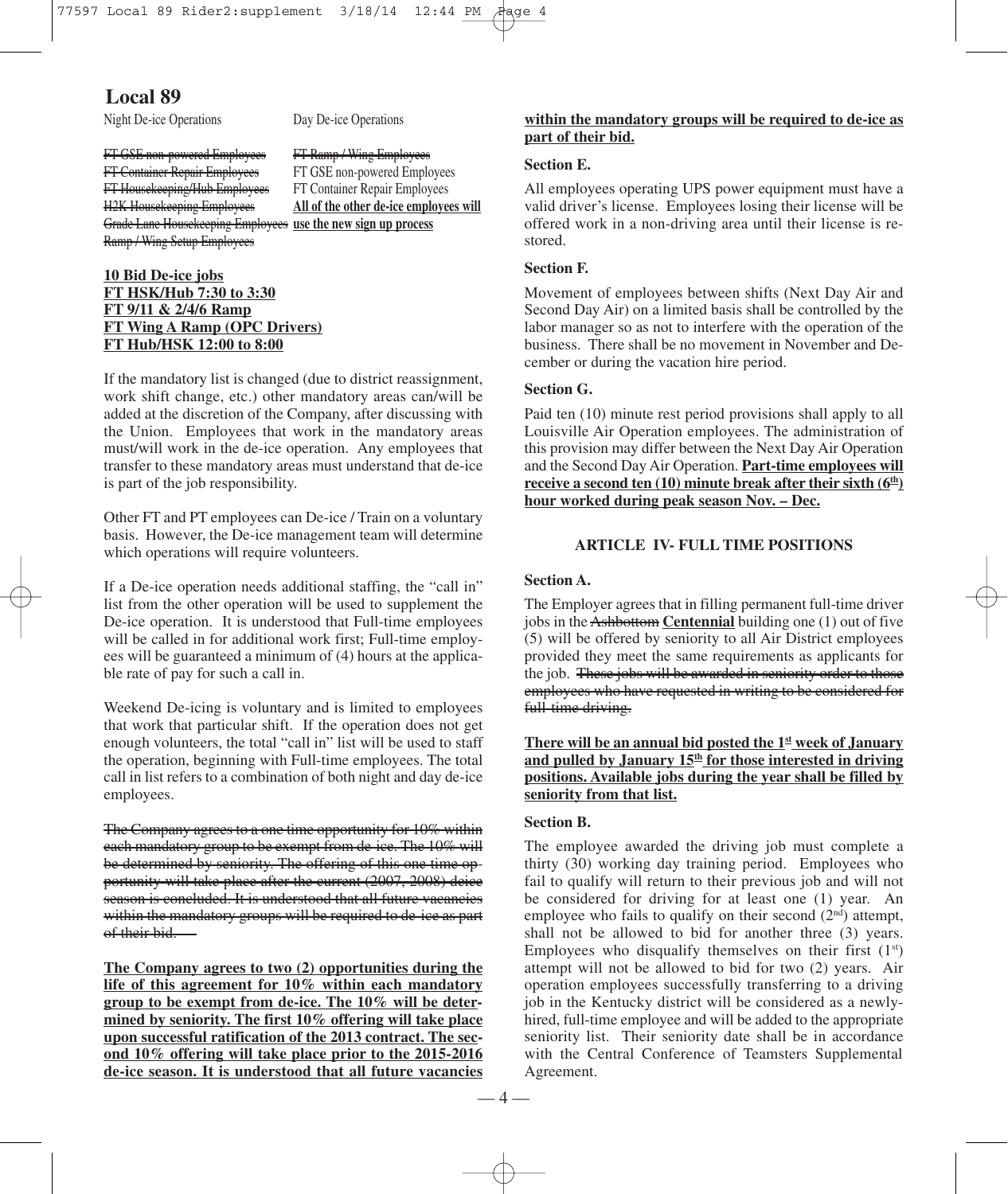#### **Section C.**

Full-time employees may be awarded two bids per year (including bids within their classification). If an employee is awarded a position and does not accept the position, it will count as an awarded job in reference to the above stated two moves. Also, anyone that is awarded a bid and is disqualified, either by management or themselves, will be considered having an awarded position in reference to the above stated two moves. After the original move and three (3) others by fulltime employees, subsequent full-time openings **(except consecutive day jobs and AMDC jobs)** shall be made available in seniority order to the most senior part-time employee desiring to become full-time.

**Consecutive day jobs and AMDC jobs will continue the bid process up to two (2) more bids beyond the original move and three (3) others by full-time employees. An employee who disqualifies himself/herself shall not be allowed to bid again for eighteen (18) months.** Any disqualification will count as a move in the bid process.

#### **Section D.**

A newly promoted full-time employee must stay in their original bid classification for a six-month period, except in the case of newly created full-time jobs.

Employees bidding a full-time position will be subject to a thirty (30)-day qualification period. Full-time employees will have ten (10) working days to disqualify themselves. If an employee is disqualified from a bid job the opening shall go to the next person on the bid sheet.

Any full-time air employee who successfully completes the GSE or Belt Maintenance Skills Inventory shall work under a six (6) month qualifying period. After qualifying, the employee will begin an eighteen (18) month progression. All progression increases will be based on the top rate in GSE at the time of the increase. After completing the qualifying period, the employee shall go to one hundred percent (100%) of the current GSE rate. For vacation purposes, the employee shall receive credit equal to their company seniority and employees' seniority will end tail on GSE and the Air District Maintenance Seniority list.

The annual bid for all GSE and Air District Belt Maintenance mechanics will be posted prior to January 15 **October 1** of each year, selected by January 31 **October 31**, and assigned by February 15 **November 15**.

If a bid job is vacated, the company will bid the job as it was bid previously, except for legitimate operational needs. **When a job is vacated, the Company will post a job for bid the following mid-week. When the employee qualifies for a new job, the opening will be bid in the next week. The bid will be posted until the following mid-week and awarded no later than ten (10) days from the bid coming down.** The

# **Local 89**

company maintains the right to determine whether the job needs to be filled.

## **Section E.**

Part-time air employees successfully transferring to full-time air jobs will be considered as newly hired full-time employees and will be added to the appropriate seniority list. Their seniority date will be the day of transfer. For vacation purposes, the employee shall receive credit equal to all time worked as a part-time employee and will have the option to take his or her part-time vacation paid or carry their accrued part-time vacation into their full-time classification. The vacation will be granted in accordance with the percentages as per Article VI, Section F, 3. All monies will be paid at the accrued parttime rate.

#### **Section F. – Displaced Employees**

In the event an employee becomes displaced because of the elimination of their job, the following will be the manner in which they may exercise seniority: the displaced employee may take the job of a person with less seniority. If two (2) employees are on the same bid job the most junior employee will be bumped. Seniority shall then be honored for premium start time. This will constitute the original move. Thereafter two (2) **three (3)** more moves, if needed, will be allowed. After the original move and two (2) **three (3)** others, the displaced employee must displace the most junior person of all classifications.

Elimination of job shall be defined as moving the start time more than two (2) hours or changing work week, or when a job changes by 50% or more. It is understood that the 50 % provision does not apply to full-time combination jobs.

#### **Section G.**

Commencing with the first  $(1<sup>st</sup>)$  full-time opening in the Louisville utility classification after January 1, 1989, the Employer will make available one (1) out of every two (2) fulltime utility openings to Air District employees on the basis of qualification. If two (2) or more applicants meet the qualification, the most senior employee of those being considered shall be given the first (1st) opportunity. The Air District employee accepting the utility position shall retain seniority in the Local 89 classification until they gain seniority in the Local 2727 utility classification, employees shall have seniority rights in their previous Local 89 classification.

## **Section H. – The following Paragraph Applies to the AMDC Only**

When it becomes necessary to cover an entire schedule shift, overtime will be offered in order of seniority to those present, qualified and available. Present and available employees for the purpose of this Article are those employees whose shift begins or ends not more than one (1) hour from the start time of the needed overtime; qualified is defined as having completed a thirty (30) working day qualification period.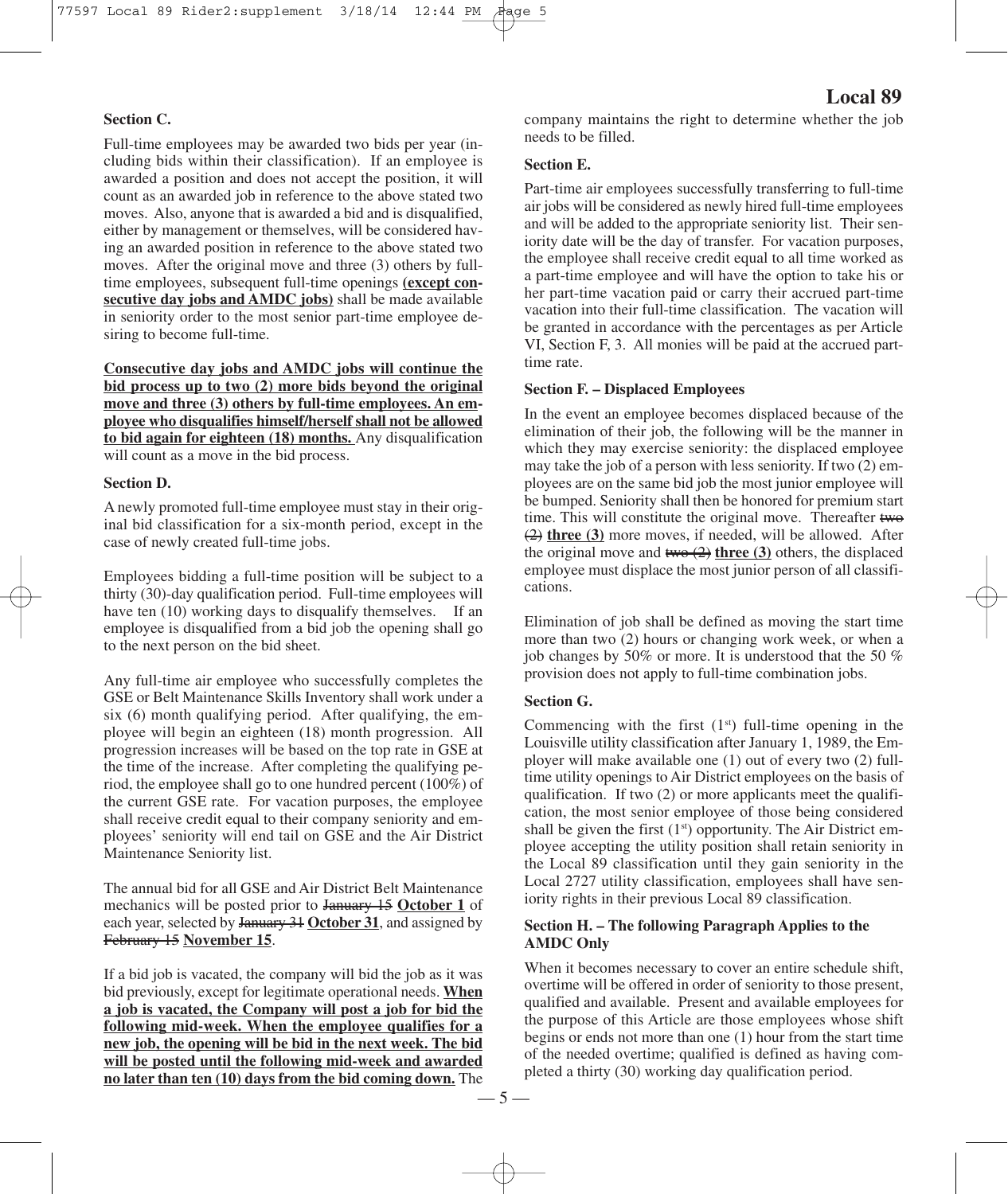When overtime needs for a full shift coverage cannot be met with the above procedures, the most junior present, available, and qualified employees will be required to work

# **ARTICLE V – HEALTH AND WELFARE**

#### **Section A.**

Effective January 1, 2008 health and welfare coverage for all part-time employees covered by Employer sponsored health and welfare plans on the payroll at that date and those hired thereafter will be provided pursuant to the terms of an Employer sponsored nationwide health care plan, namely, the UPS National Health Plan for Part-Time Employees. (A copy of the Summary Plan Description will be provided.) Features of the plan will include a prescription card. This paragraph shall supersede any provisions on the same subject in this Supplement or any Rider, or Addendum, including those Supplemental provisions which require part-time benefits to be equal to or the same as full-time medical benefits.

**(1)For those part-time employees who have received health and welfare benefits from the Company Health & Welfare Plan, benefits on and after January 1, 2014 will be provided by the Central States Health & Welfare Fund (CSH&W Fund), under the terms set forth in Article 34 of the National Master Agreement. The Company will continue to provide health & welfare benefit coverage under the existing plan through December 31, 2013.**

**(2) Full-time employees covered by a Teamster Health and Welfare Fund will continue to be covered by those funds.**

**(3) Any eligible employee covered by this Section who retires effective January 1, 2014 or thereafter shall be provided retiree medical benefits through the CSH&W Fund.**

**(4) Current retirees who are receiving benefits through a UPS sponsored plan shall receive coverage on and after January 1, 2014 under the terms of the Memorandum Concerning UPS Sponsored Plans, attached to the National Master Agreement.**

**(5) Contributions to pension funds will be made in accordance with Article 34 of the National Master Agreement.**

#### **Section B.**

Notwithstanding any contrary provision in this Supplement or any Rider or Addendum, individual health coverage will be made available to part-time employees hired after August 1, 2008 after twelve (12) months of active employment and spousal or dependent coverage will **also** be made available to these part-time employees eighteen (18) **twelve (12) months** after their initial date of employment.

#### **Section C.**

Part-time employees hired after July 2, 1982 shall receive onehalf (1/2) of the full-time employees sick and accident and life insurance benefits. The Central States Plan shall be used as the guideline. Presently, one-half (1/2) of the Sick and Accident benefits will be one hundred twenty-five dollars (\$125) and one-half (1/2) of the life benefit will be (\$20,000.00) plus twenty thousand dollars (\$20,000.00) accidental death benefit. Employees working another job shall not receive sick and accident benefits.

#### **Section D.**

Notwithstanding any provisions in the National Master Agreement or Central States Supplement, holiday pay will be provided to part-time employees, hired after August 1, 2002, beginning nine (9) months after their seniority date. Part-time employees hired after August 1, 2008 will receive holidays, personal days and option days provided by this Supplement no earlier than after one (1) year of active employment. This provision supersedes any provision on the same subject in this Supplement or any Rider, or Addendum to the extent the provision makes holidays, personal days or option days available earlier than after one (1) year of service.

# **ARTICLE VI – VACATION**

#### **Section A.**

This Article shall supersede the corresponding Articles of the National Master United Parcel Service Agreement, the Central Conference of Teamsters Supplemental Agreement, and any other related supplements.

## **Section B.**

Nothing in this Article is intended to, or should be construed as, giving an individual more or less paid vacation time on an annual basis than what is provided for by the months or years of service described below.

## **Section C.**

Effective December 26, 1990 all employees who meet the eligibility requirements herein set forth shall be entitled to a vacation with pay to be taken, with noted exclusions, during the period December 26 through Thanksgiving week in the year subsequent to the year in which vacation was earned. Vacation eligibility is as follows: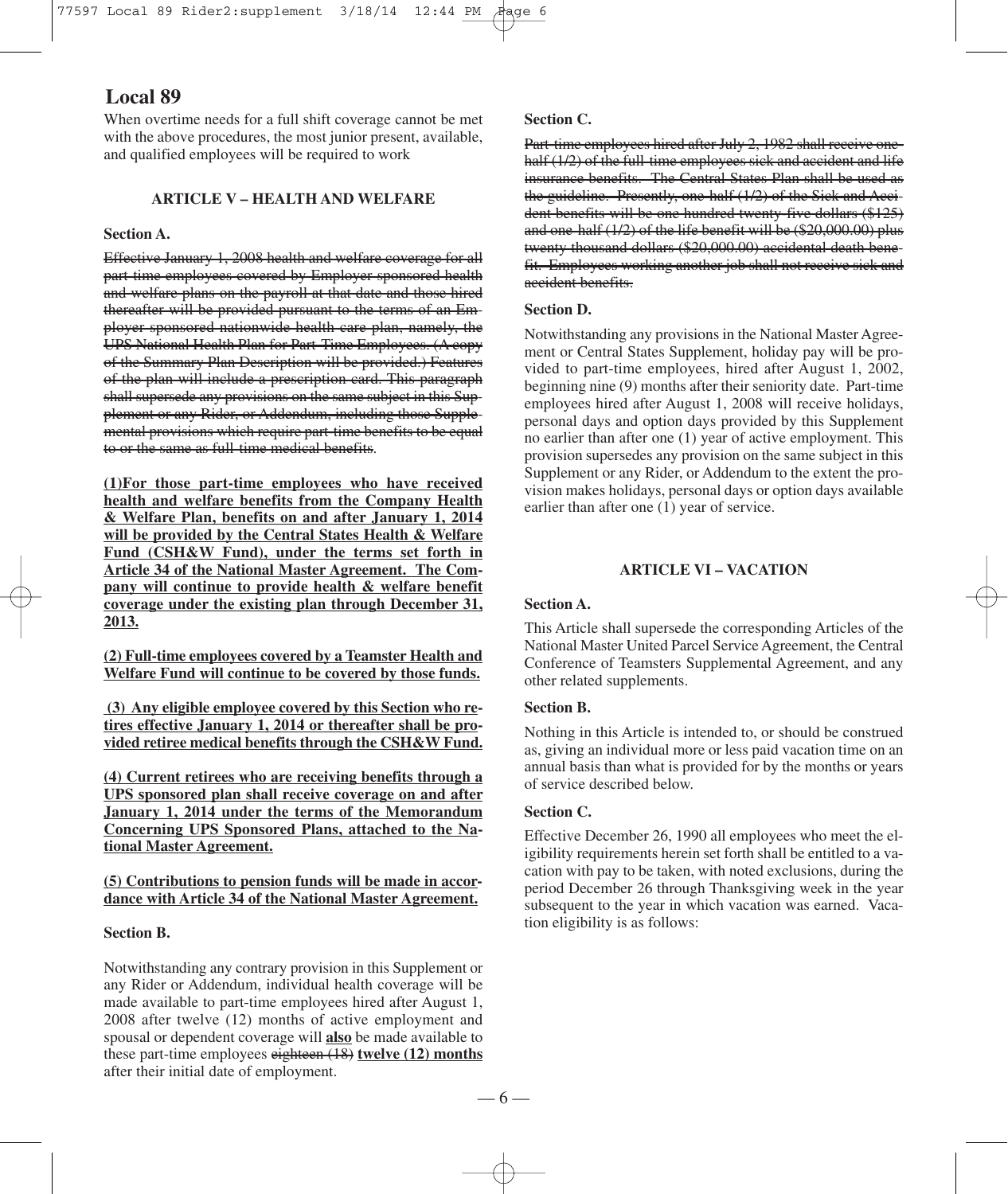|    | 1. Worked less than one (1) calendar<br>year by January 1 (of the subsequent year). | One half $(1/2)$ day a month to a<br>maximum of five (5) days.                                                                         |
|----|-------------------------------------------------------------------------------------|----------------------------------------------------------------------------------------------------------------------------------------|
|    | 2. Worked more than one (1) but less<br>than two $(2)$ calendar years by January    | One half $(1/2)$ day a month to a maximum of five $(5)$<br>days, plus an equal number of days if earned as<br>earned in previous year. |
|    | 3. Worked more than two (2)<br>calendar years by January 1.                         | One $(1)$ day a month to a<br>maximum of ten (10) days.                                                                                |
|    | Worked more than eight (8)<br>calendar years by January 7.                          | One and one half $(1 \frac{1}{2})$ days a month to a<br>maximum of fifteen (15) days.                                                  |
| 5. | Worked more than fourteen (14)<br>calendar years by January 7.                      | Two $(2)$ days a month to a<br>maximum of twenty (20) days.                                                                            |
| 6. | Worked more than nineteen (19)<br>calendar years by January 7.                      | Two and one half $(2 \frac{1}{2})$ days a month to a<br>maximum of twenty-five (25) days.                                              |
| 7. | Worked more than twenty-four (24)<br>calendar years by January 7.                   | Three $(3)$ days a month to a<br>maximum of thirty (30) days.                                                                          |

8. In order to obtain monthly vacation credit an employee must work or be credited with at least fifteen (15) days per month in accordance with Section G5 of this article.

9. No employee may earn or take more than one (1) earned vacation in a calendar year.

10. Full-time employees who displace part-time employees shall have those days counted toward their days worked for a full-time vacation within the calendar year of displacement.

#### **Section D.**

In addition to the above schedule any employee hired after ratification must have one year of seniority as of January 1, 1995 and each January  $1<sup>st</sup>$  thereafter, to receive one (1) additional week of vacation with fifty (50) straight time hours pay. Part-time employees shall receive twenty-five (25) hours for said week (Note this week of vacation is in lieu of previously negotiated optional holidays and sick days). The option week can be selected to be taken in accordance with regular vacation selection. If the employee does not schedule the option week by March 1<sup>st</sup>, the employee will be paid for the week on the last pay period prior to Christmas in the year of eligibility. The option week is not subject to any pro rate provisions of this Article. An employee must be actively on the payroll at the time this week is scheduled and taken, and/or paid.

#### **Section E.**

Each regular part-time employee shall have the option to designate one (1) week of their regularly earned vacation, excluding the option week, to be taken in segments of one (1) day at a time. **Each regular part-time employee that has reached eight (8) years of seniority shall have the option to designate two (2) weeks of their regularly earned vacation, excluding the option week, to be taken in segments of one (1) day at a time**. In addition, at the time of vacation selection, employees may elect to accept pay in lieu of time off for all but one week of earned vacation.

- 1. Designation of a week to be taken in one (1) day segments\* will be made at the time of the vacation selection period of November 15<sup>th</sup> through March 1.
- 2. Selection of days of this vacation must be made in writing on an Employer approved form to the immediate supervisor in the first  $(1<sup>st</sup>)$  full week of any month, and in no event shall the request be less than eight (8) working days in advance of the vacation event. Full weeks shall supersede single days.
- 3. At the total discretion of the Employer, such vacation **individual vacation days** request will be subject to Employer approval on the basis of workforce availability. **It is understood that the 10% or 15% off is a total of vacation days, which include individual days, shall be honored.** Approvals also will be on basis of fist (1<sup>st</sup>) request, first approved; and in cases where requests bear the same date awaiting approval, seniority shall prevail. Failure by the Employer to give approval or non-approval to the employee in writing within four (4) working days of the receipt by the Employer of the employee's written request in accordance with "1" and "2" above will constitute approval of such request.

— 7 —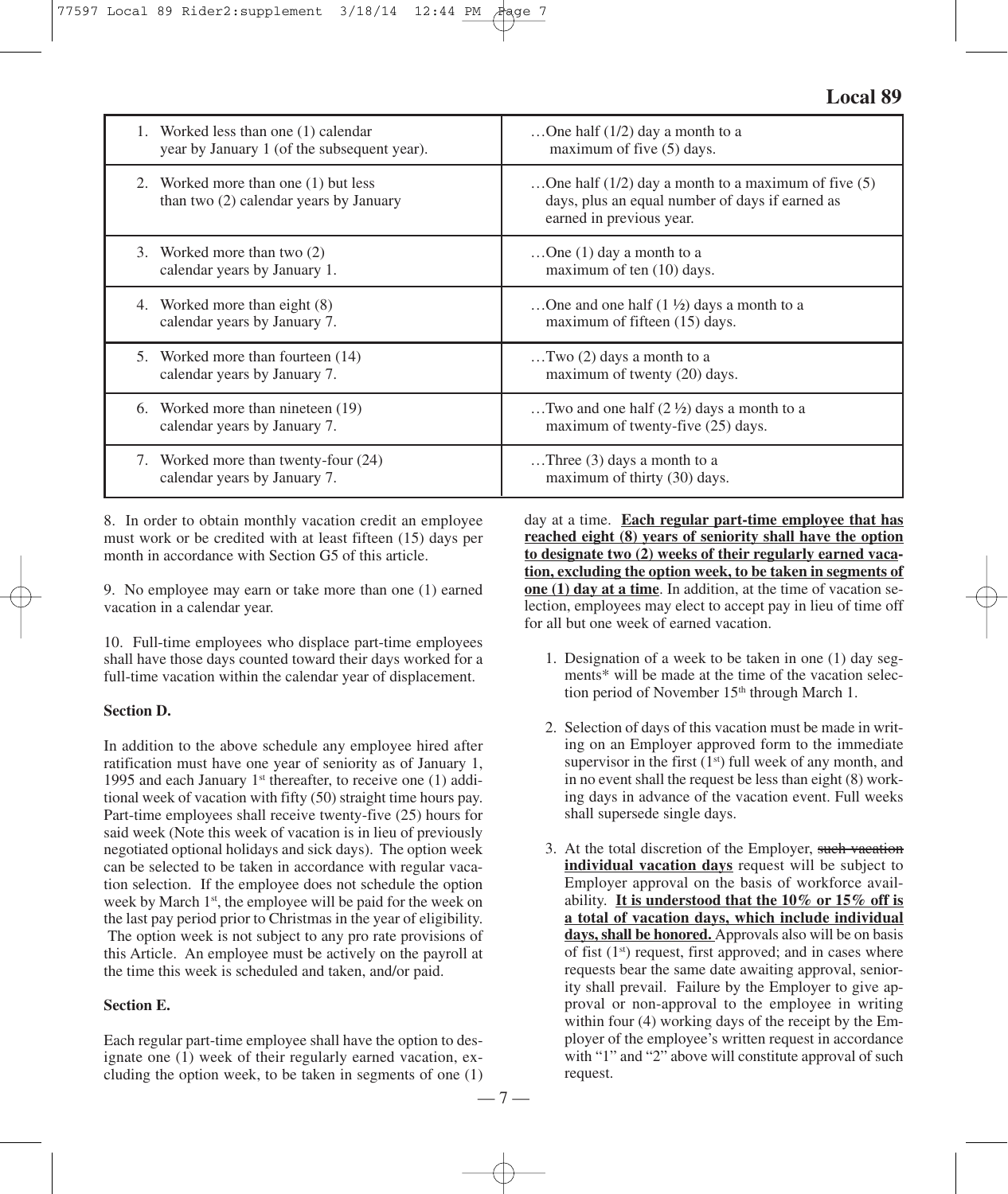4. Any such vacation days not requested and taken by December 1 and weeks not taken will be paid to the employee on the last pay period prior to Christmas in December of each year.

# **Section F.**

Regular vacation selection will be by seniority in individual work groups in accordance with the work groups' identification in "l" below:

1. Identification Next Day Air Hub Primary Sort Areas Next Day Air Hub Secondary Sort Areas Next Day Air Hub Outbound Belts Next Day Air Hub Small Sort Areas Next Day Air hub Irregular Drivers North and South Next Day Air Hub PSC Next Day Air Hub Input Next Day Air Ramp Full-time Supervisory Groups **Manager Group** Second Day Air Hub Primary Sort Areas Second Day Air Hub Secondary Sort Areas Second Day Air Hub Outbound Belts Second Day Air Hub Small Sort Areas Second Day Air hub Irregular Drivers North and South Second Day Air Hub PSC Second Day Air Hub Input Second Day Air Ramp Full-time Supervisor **Manager Group** Feeder Unload Container Repair Full-Time by Shift Dolly Repair Part-Time by Shift Dolly Repair Full-time by Shift A.M. Housekeeping P.M. Housekeeping AMDC Part-Time Shift AMDC Full-Time Shift Fueling Part-Time by Shift Fueling Full-Time by Shift Marshalling Part-Time by Shift Marshalling Full-Time by Shift Utility Repair Part-Time by Shift Utility Repair Full-Time by Shift Next Day Air International by Shift Second Day Air International by Shift Import by Shift Air Cargo by Shift Next Day Air Shift Building Set-Up Next Day Air Shift Building Pull Second Day Air Shift Building Set-Up Second Day Air Shift Building Pull Next Day Air Wing A, B, C, etc. Second Day Air Wing A, B, C, etc.

2. Additional groups may be designated for the purpose of vacation selection upon mutual agreement between the

Employer and the Union prior to the November 15 posting date of any year.

- 3. A minimum of fifteen percent (15%) of the employees in each work group will be allowed to be scheduled off each day of the week during the months of May, June, July, and August. For the remaining months, a minimum of 10 percent (10%) of the employees by work group will be allowed to be scheduled off (in accordance with the designated vacation period). An employee may request the use of a single vacation day or option day in which they have accrued, up to the start time of the day of request as long as the Company is below the percentage of people off in accordance with this paragraph.
- 4. The application of the fifteen percent (15%) per work group will be appliedas follows:

|           | Number of Employees Number of Vacations per Day/Week |
|-----------|------------------------------------------------------|
| $1 - 10$  |                                                      |
| $11 - 16$ |                                                      |
| $17 - 23$ |                                                      |
| $24 - 30$ |                                                      |
| $31 - 36$ |                                                      |
| $37-43$   |                                                      |

5. The application of the ten percent (10%) per work group will be applied as follows:

|           | Number of Employees Number of Vacations per Day/Week |
|-----------|------------------------------------------------------|
| $1 - 14$  |                                                      |
| $15-20$   |                                                      |
| $21 - 30$ |                                                      |
| $31 - 40$ |                                                      |

- 6. Vacation schedules shall be posted in each work group by November 15<sup>th</sup> of each year for the following year's vacation period. Vacation selection shall be by seniority within each work group. The posted vacation schedule shall show the weeks available for vacation and the number of employees in each group who may be on vacation during each week. There shall be no vacation from the first  $(1<sup>st</sup>)$  Monday after Thanksgiving to December 25<sup>th</sup>
- 7. Vacation shall be selected by December 15<sup>th</sup>. If all earned vacation weeks have not been selected or designated in the time allotted, the open weeks will be assigned by seniority to the eligible employees. Employees with 3 weeks or more earned vacation may designate vacation to be given on a first come, first served basis provided the employee gives 3 weeks notice, and provided the vacation time is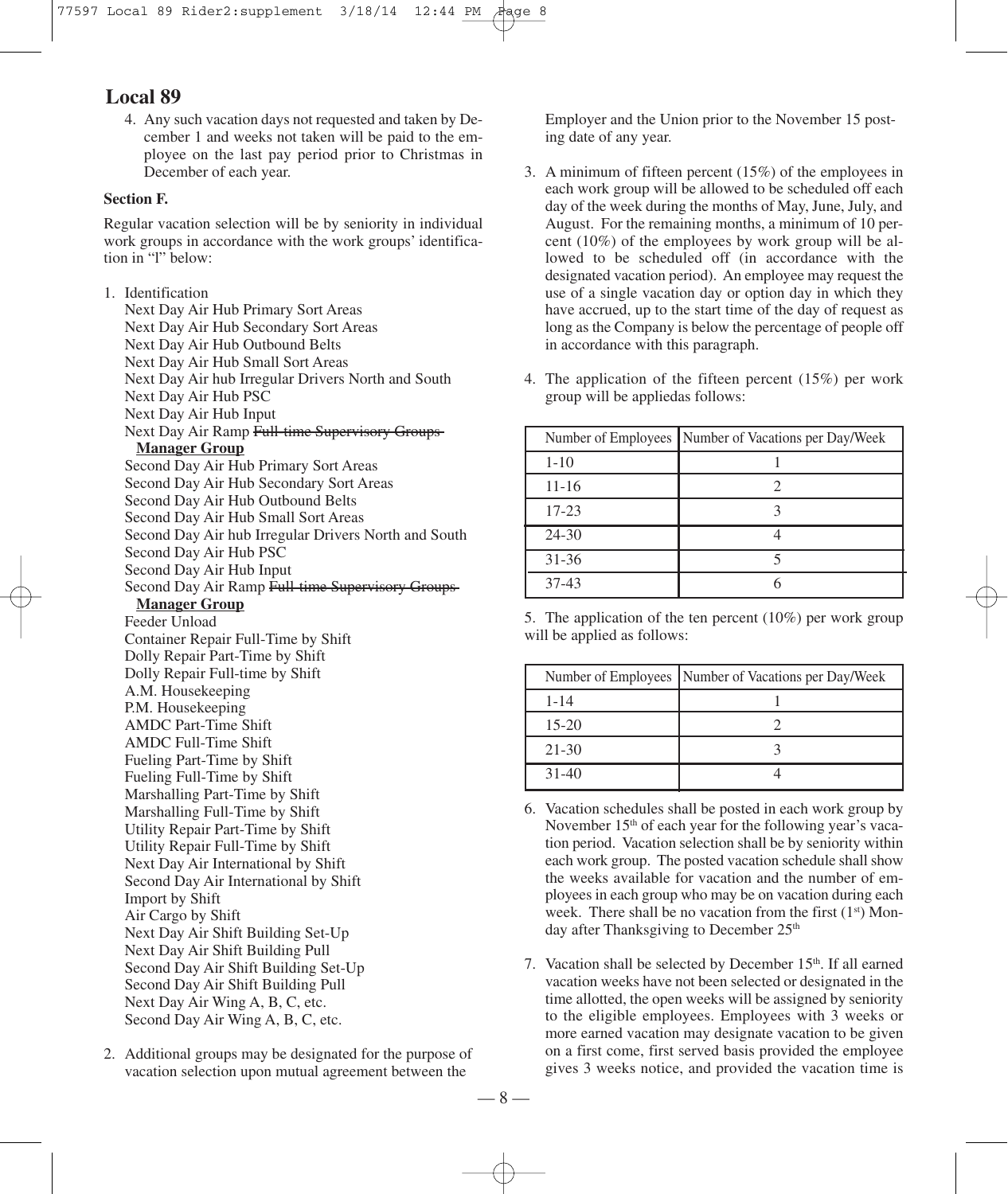available. There shall be no penalty pay associated with this selection.

8. An employee voluntarily transferring work groups prior to exercising a vacation selection may carry the initial vacation selection if vacation time is available in the new work group. If not available, the employee will have to select from weeks as available in accordance with this Article.

#### **Section G.**

Vacation compensation shall be as follows:

- 1.. Vacation pay for full-time employees shall be computed by multiplying forty-five (45) times the employees' straight time rate. Part-time employees' vacation pay shall be computed by multiplying twenty (20) times the employees' straight time rate.
- 2. If a holiday falls during the employees' vacation, they shall be paid an extra day's pay for the holiday in addition to their regular pay.
- 3. On the payday immediately preceding the employees' vacation, they shall be paid their vacation pay at their then current hourly rate.
- 4. Vacation pay, except days designated to be taken one (1) day at a time, will be made on separate checks.
- 5. Employee's time off due to illness or off-the-job injuries shall count toward vacation up to four (4) weeks. Employee's time off for on-the-job injury shall count toward vacation for one (1) year.
- 6. Seniority employees with more than one (1) year of service who resign or whose services are terminated, except for dishonesty, shall be (prorated) paid for the number of days/weeks vacation (as set forth in this Article for their then completed years of service).

#### **Section H.**

The Employer has the right to hire vacation replacements. Vacation replacements hired in May, June, July, and August shall not gain seniority unless they have worked after Labor Day. It is understood that the Company will notify the Local Union when it intends to implement the vacation replacement language. Employees hired after April 30, 1997 will have their date of hire as their seniority date after meeting all pre-seniority requirements. This provision will not lead to the changing of any seniority dates from April 1997 to present, except in cases of inadvertent errors, in accordance with the provision in article 3 Section 4 of the CRT/UPS Supplement addressing the protesting of seniority date accuracy.

Employees worked after Labor Day shall have their time

worked prior to Labor Day counted toward the acquisition of seniority provided for elsewhere in this Agreement.

The total number of vacation hires in May, June, July and August cannot exceed a number that is equal to fifteen percent (15%) of the employees being covered on the payroll as of May 1. Should the number exceed fifteen percent (15%), the earliest hired in excess of the fifteen percent (15%) during this period shall be considered regular hires, and be subject to normal seniority provisions in this Agreement.

The Employer shall require employees hired as vacation replacements to sign a "vacation replacement" form, and the Employer shall notify the Union of vacation replacement hiring.

In cases of full-time vacation replacements, part-time employees may work as full-time vacation replacements under the terms of this provision and still retain their seniority as part-time employees.

## **Section I.**

If a situation develops where employees have a problem getting summer vacations because of the fifteen percent (15%) limitation, the following procedure may be adopted with the approval of the Local Union.

1. Vacation selection, including the first week, shall be in two segments. During the first  $(1<sup>st</sup>)$  segment, employees in seniority order will be allowed to select the following number of weeks:

| Number of Weeks Vacation | $1st$ Round |
|--------------------------|-------------|
|                          |             |
|                          |             |
|                          |             |
|                          |             |

2. After completion of the initial selection segment, all employees in seniority order will select whatever remaining weeks they have earned.

## **Section J.**

Cartage **and AMDC** employees shall be allowed to take vacation between Monday after Thanksgiving through Christmas up to 15%, provided the Worldport hub is adequately staffed for peak season.

## **ARTICLE VII – WAGES**

#### **Section A. – Part Time Employees**

## **SEE NATIONAL WITH FOLLOWING ADDITION**

The Employer may provide additional benefits, higher hourly wage rates or bonuses in order to attract or retain part-time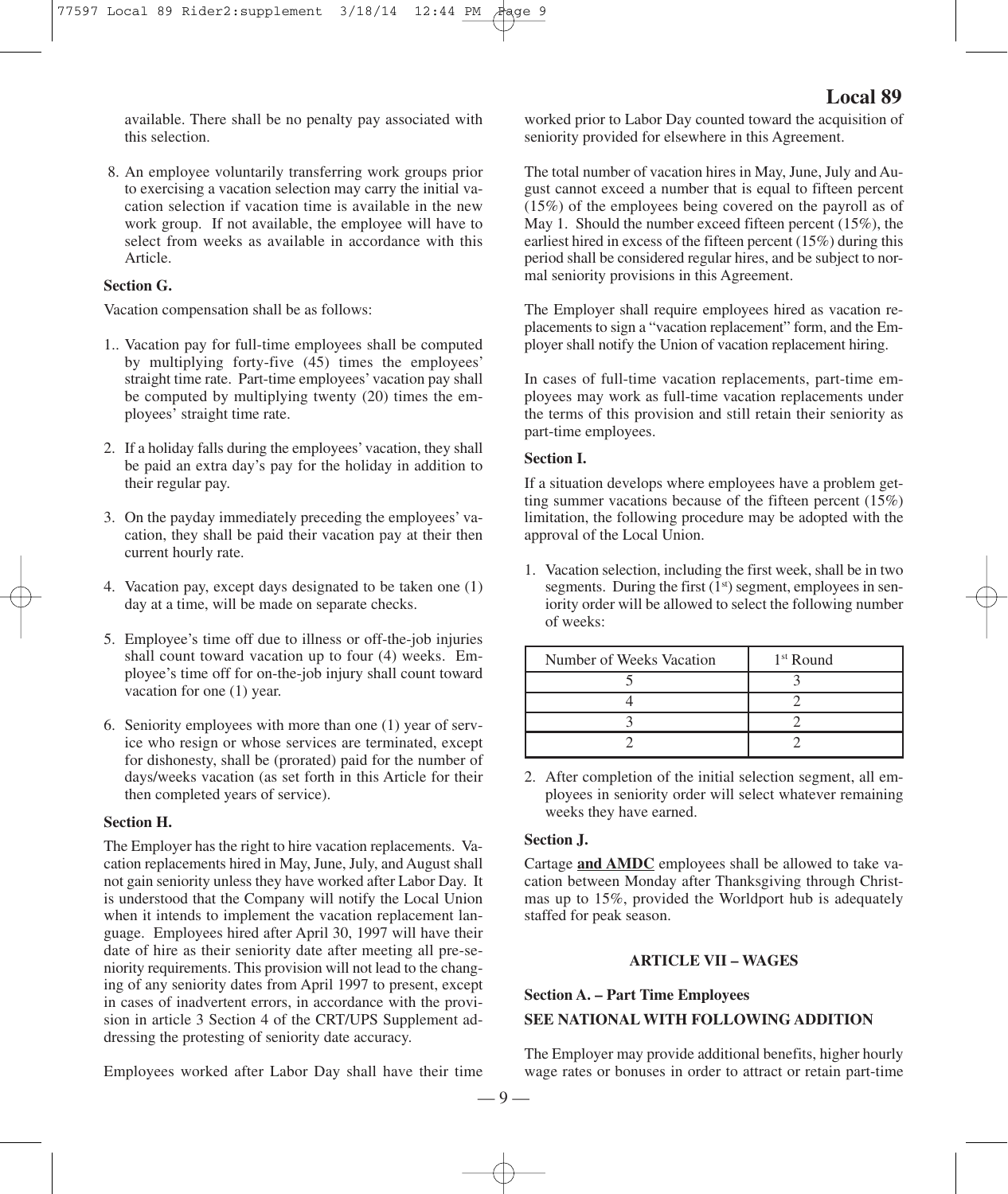employees. The additional benefits, wages, or bonuses may be structured to apply to any specific shift or operation.

**Section B. – Full-Time Employees**

#### **SEE NATIONAL WITH FOLLOWING ADDITION**

- 1. All full-time Air Supplement employees who are receiving a rate of \$17.69 per hour or higher as of July 31, 2002, shall receive the general wage increases specified in Article 41, Section 1 of the National Master Agreement.
- 2. All full-time Air Supplement employees who are receiving as of July 31, 2002, a wage rate lower than \$17.69 per hour shall receive the general wage increase provided in Article 41, Section 1 effective August 1, 2002, and each subsequent August 1. In addition, effective on December 31, 2004, those full-time employees who were receiving \$15.79, \$16.49, or \$17.09 per hour as of July 31, 2002, will receive an additional increase in their respective hourly rates to insure that the rates equal the then current Top Rate provided in Article 41, Section 3.
- 3. Any full-time jobs created or filled under the Air Supplement after July 20, 2002, shall be paid in accordance with Article 41, Section 3 of the National Master Agreement effective August 1, 2002.

#### **Article VIII - Six Hour Jobs**

- 1. The current number of six (6) hour jobs (681) will be redcircled as of July 31, 2002. The Employer may only fill vacancies in these existing jobs. No new six (6) hour jobs may be created.
- 2. **1.** Prior to the expiration of this agreement the Employer shall create an additional one hundred seventy five (175) full-time jobs from part-time work. Fifty (50) of these positions will be bid by October 1, 2008.

**Prior to the expiration of this agreement the employer shall create an additional fifty (50) full-time jobs from part-time work. Ten (10) of the above mentioned fifty (50) jobs will be bid for each of the five (5) years of this agreement.**

These jobs shall count toward the Employer's obligation to maintain full time jobs under Article 22.3 of the NMA.

- 3. **2.** Hub/Porter full-time combination jobs, where applicable, will be considered day time opportunities.
- 4. **3.** Six (6) hour employees will receive overtime after sixand-one-half (6 1/2) hours work.
- 5. **4.** Six (6) hour employees will receive six and one-half (6-1/2) hours per option day.
- 6. **5.** Six (6) hour employees will receive thirty-eight and one-half (38.5) hours per option week. Vacation will be paid at thirty (30) hours per week.
- 7. **6.** Six (6) hour employees will receive two (2) ten (10) minute breaks.
- 8. **7.** Six (6) hour employees will receive health care coverage equal to full-time employees.
- 9. **8.** Six (6) hour employees shall receive a sick and accident benefit not to exceed one hundred and seventyfive dollars (\$175) per week.
- 10. **9.** Six (6) hour employees shall receive a life insurance benefit of thirty thousand dollars (\$30,000.00) plus thirty thousand (\$30,000.00) accidental death benefit.
- 11. Six (6) hour employees shall remain in the Company health plan.
- 12. **10.** Six (6) hour employees shall accrue credited service in accordance with the following formula: **(i)** effective August 1, 2002 **through December 31, 2007**, eighty dollar (\$80.00) per credited year of service in a six (6) hour job **and (ii) effective January 1, 2008, eighty-seven dollars (\$87.00) per credited year of service in a six (6) hour job.** Accrual and other benefits rules will be in accordance with Addendum A to this contract.
	- **11**. **In addition, effective for any employee leaving Covered Employment after January 1, 2014, there shall be a service pension benefit at 35, 30 and 25 years of service at any age and a 25 years of service benefit at age 60. The benefit shall be calculated as set forth below. In each case the years of service shall include all years in a three (3) hour and six (6) hour guarantee job.**

**The 35 year service pension at any age shall be calculated based on \$80 times the number of years of service in a six (6) job plus the number of years of service in a three (3) hour guarantee job times the service pension accrual rate applicable to the employee when he held the three (3) hour job. The 25 year service pension at age sixty (60) and the 30 year service pension any age shall be calculated using the same formula.**

**The 25 year service pension at any age shall be calculated based on \$70 times the number of years of service in a six (6) job plus the number of years of service in a three (3) hour guarantee job times the service pension accrual rate applicable to the employee when he held the three (3) hour job.**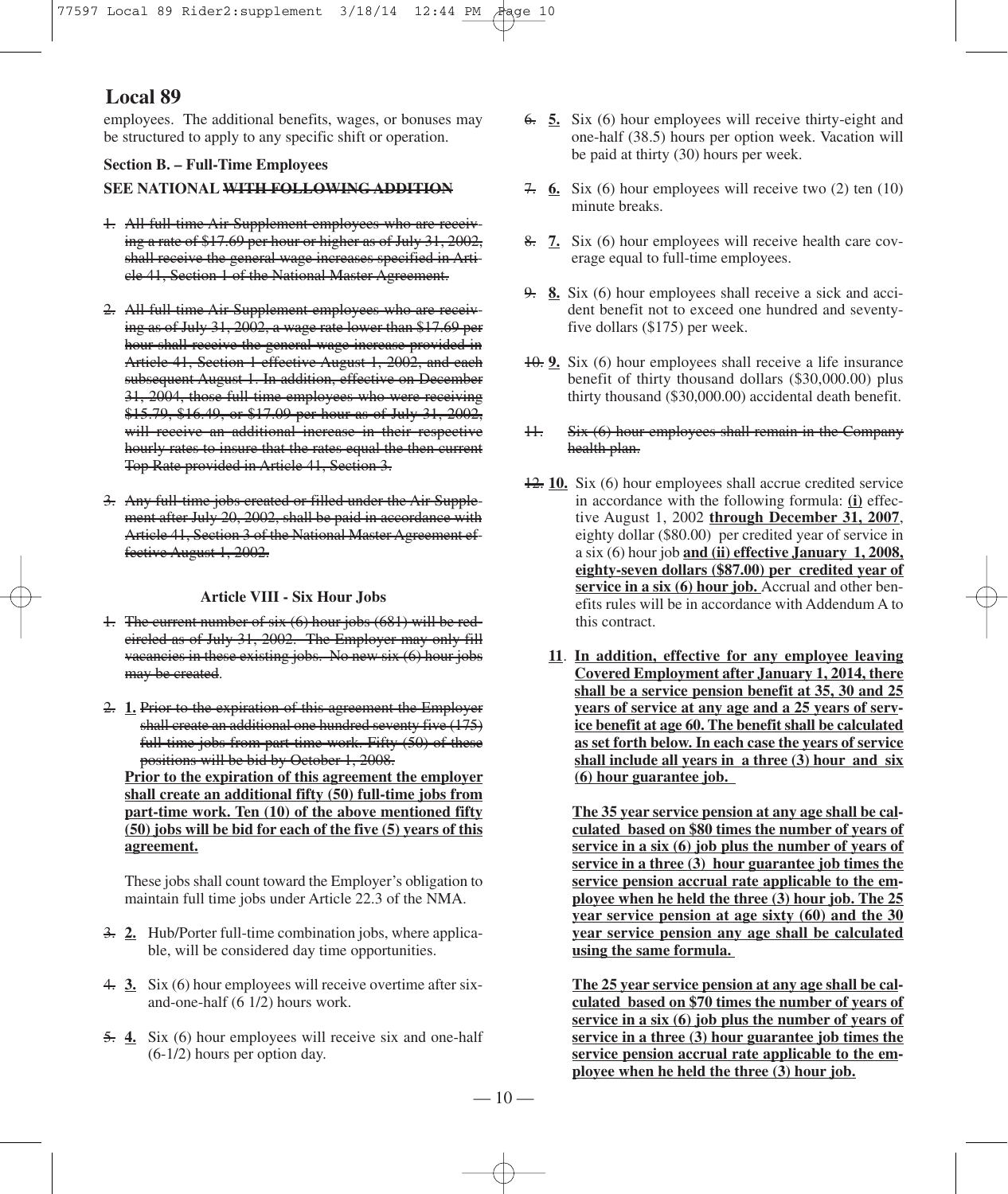13. **12. Three (3) hour employees shall only have bump rights if their job is eliminated.** Six (6) hour employees shall have bump rights to another six (6) hour or three (3) hour guarantee position if their assigned work days of the week are changed or the job is eliminated. **A three (3) hour employee can only bump into another three (3) hour guarantee position.** The following will be the manner in which they may exercise seniority: the employee may bump a junior employee from a three (3) hour job or a six (6) hour position. The employee may also take an open six (6) hour position if one exists. If the displaced employee bumps to a three  $(3)$  hour position or an open six  $(6)$ hour position, this shall end the bump process. The original bump will constitute the original move. Thereafter two (2) more moves, if needed will be allowed. After the original move and two (2) others the final displaced employee must bump to a three (3) hour position, the most junior six (6) hour position, or take the open six (6) hour position, the most junior  $s$ ix (6) hour position, or take the open six (6) hour position if one exists. If the most junior six (6) hour employee is bumped he/she will become a three (3) hour employee. Employees in the Fueling, Marshalling and PSC classifications will be limited to moves within their classification. In the event there is no one junior to them the employee can exercise his/her seniority to displace a junior six (6) hour employee in another six (6) hour classification.

#### **ARTICLE IX- MASTER APPLICATION**

When applicable, all other provisions of the National Master, including the duration and relevant provisions of Article 40 and other provisions of the Central Region Supplement shall apply to Air Operations Employees.

Addendum to Air Supplement

#### *Section A*

Notwithstanding Article 34 of the National Master Agreement, the Parties agree that employees who have jobs with a six (6) hour guarantee shall accrue credited service effective August 1, 2002, in accordance with the following formula: eighty dollars (\$80.00) per credited year of service in a six (6) hour job. **Effective January 1, 2008 eighty-seven (\$87.00) per credited year of service in a six (6) hour job.**

# *Section B*

Employees with a six (6) hour job will receive one (1) year of credited service for seven hundred and fifty (750) or more paid hours. Nine (9) months of service will be credited for five hundred and one (501) to seven hundred and forty-nine (749) hours worked in a calendar year. Six (6) months of service will be credited for three hundred and seventy-five (375) to five hundred (500) hours worked in a calendar year.

### *Section C*

The Employer will be responsible for funding the UPS Pension Plan as required to provide the benefits described above and will be responsible for maintaining the plan.

## *Section D*

The improved benefit formula provided pursuant to this Section will be coordinated with the benefit provided under the UPS Pension Plan as outlined in Article 34 of the National Master Agreement. For example, an employee at age sixtyfive (65) with twenty-five (25) years of credited service, ten (10) of which were in a six (6) hour job, would receive a benefit equal to sixteen hundred and twenty-five dollars (\$1, 625.00) [i.e. fifty-five dollars (\$55.00) times fifteen (15) years plus eighty dollars (\$80.00) times ten (10) years of service.]

#### **Section E**

The maximum number of years of service credit which can be accrued under the UPS Pension Plan is thirty-five (35). This includes both the fifty-five dollar (\$55) and eighty dollar (\$80) per year credit.

# *Section F*

The UPS Pension Plan will be governed by the terms of the Plan Document and its Amendments.

#### Letter of Record

1. The Employer and the Union agree to establish an **maintain the** Employee Parking and Shuttle Committee. This committee will consist of an equal number of representatives from the Union and UPS. The committee will meet on a quarterly basis **monthly basis or upon request** to review any issues that arise in the transportation of employees to and from their work area**; a copy of the minutes of each meeting will be reviewed by the District and Region Labor manager.** If the committee is unable to resolve any issues or concerns, the issue or concern will be subject to the grievance procedure. Any grievance not resolved at the state panel level will be **immediately** submitted to the IBT Director of Parcel and Small Package Division and UPS Vice President of Labor Relations or their designees for resolution. **Stewards will be given a cell phone number to the management team on property that is responsible for shuttle operation to respond to any issues or concerns that occur during the operation.**

Any employee who after badging in at the guard shack, rides the shuttle, if the shuttle is available, and clocks in at their work area, and islate as a result of a shuttle ride time of over 20 minutes, the employee will be paid from their regularly scheduled start time and not charged an occurrence.

**Subsequent to ratification of this Agreement, the Company will deploy additional shuttles, which will be**

# **Local 89**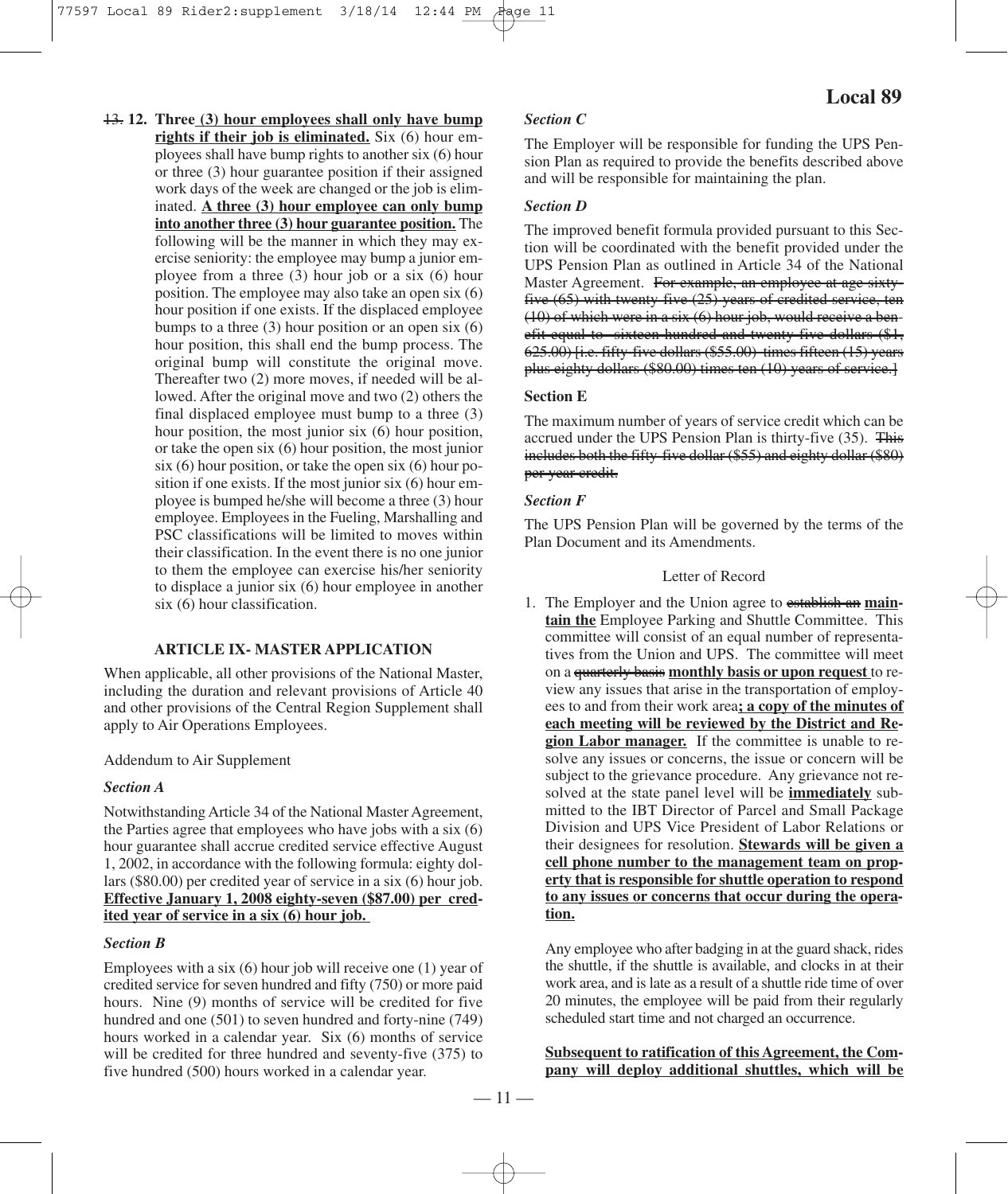**heated and air conditioned, to its shuttle system to improve travel time for employees to and from their work areas. Further, within six (6) months of the addition of the new shuttles, the parties will provide the Chairs of the Joint National Negotiating Committee or their designees a report asto the status of the transportation situation at Worldport. The Chairs shall have the authority to agree to any additional remedialsteps necessary to remedy outstanding issues, including penaltiesto ensure compliance.**

**If dispute cannot be resolved, either party may refer the matter to arbitration in accordance with Article 8, Section 7 of the National Master Agreement. The next arbitrator in rotation on the Central Panel shall be assigned the case. The arbitrator shall have the authority to award any remedy specified in the paragraph above.**

- 2. It is understood that the practice of having business agents or stewards attending pre-seniority attainment meetings for the purpose of educating new employees about the Union will continue for the life of this agreement. The Union will be notified one (1) week in advance.
- 3. Full time and Six Hour employees, along with stewards shall have the right to cell phones in accordance with company policy.
- 4. Within sixty (60) days of ratification, the parties shall meet and reduce to writing any established past practices. Any unresolved issues shall be referred to the IBT Director of Parcel and Small Package Division and UPS Vice President of Labor Relations.
- 5. **4.** All missort discipline shall be removed if an employee achieves a missort frequency of one per ten thousand  $(1/10,000)$  for three  $(3)$  months or goes without a missort for three (3) months.
- 6. **5.** AMDC employees shall be able to break up 3 weeks of vacation into single days.
- 7. **6.** All seniority employees shall receive double time pay for work performed on holidays as has been practiced in the Air District
- 8. **7.** AMDC will recognize holidays as calendar dates.
- 9. **8.** The company will notify the Union if it plans to discontinue or modify Metro College or Earn to Learn
- 10.**9.** The Company will agree to request from the FAA jump seat privileges for AMDC. The Company will make jump seats available if not prevented by FAA.
- 11.**10.**The company shall be responsible for providing bottled water in the months of June, July, and August for

Ramp, Marshalling, Fueling, Grade Lane Shift, and Cartage Shift employees.

- 12.**11.**In the event a new piece of equipment requires a new specialty tool for GSE or Belt Maintenance, the Company agrees to make available such tools for the shop. At the sole discretion of the Employer, the Company may supply such tools for individual mechanics for use for the length of their employment.
- 13.**12.**When combination employees are temporarily moved off his/her job it shall be by total company seniority from those employees qualified and available, in the immediate work area. Excluding Peak Season( November-December), the Company agrees to continue the practice of honoring a request from full time hub combination and cartage employees to transfer from one half of their combination job to another within the managers area, if business conditions allow, provided there is an opening in the requested position. It is understood that this process will not cause a disruption to the operation nor trigger a bump.
- **13. Effective 90 days after the ratification date of the Louisville Air Rider, pallet work currently performed by the vendor will become bargaining work. This work is defined as the consolidation, loading and unloading of pallets that accumulate outside of our facilities. The transportation of the pallets off site will continue to be done by the vendor**
- **14.As a result of a runaway involving a tug or dolly which causes personal injury or property damage, the Company may discharge or suspend any employee without a warning letter but he/she will remain on the payroll in accordance with Article 7 of the National Master Agreement. Progressive discipline must be applied if the runaway tug or dolly incident does not result in personal injury or property damage.**
- **15.Effective 90 days after the ratification date of the Louisville Air Rider, the movement of ULD containers inside the fence line to and from the storage lot will become bargaining unit work. Employees performing this work will need to possess their SIDA certifications. The transportation of containers from the vendor's repair facility to and from the storage lot will continue to be done by the vendor. The unloading of containers by the bargaining unit will continue in accordance with what has been practiced.**

#### **Double Shift Letter of Understanding**

Monday through Friday

The facility is broken down to the following areas for double shift opportunities:

 $-12-$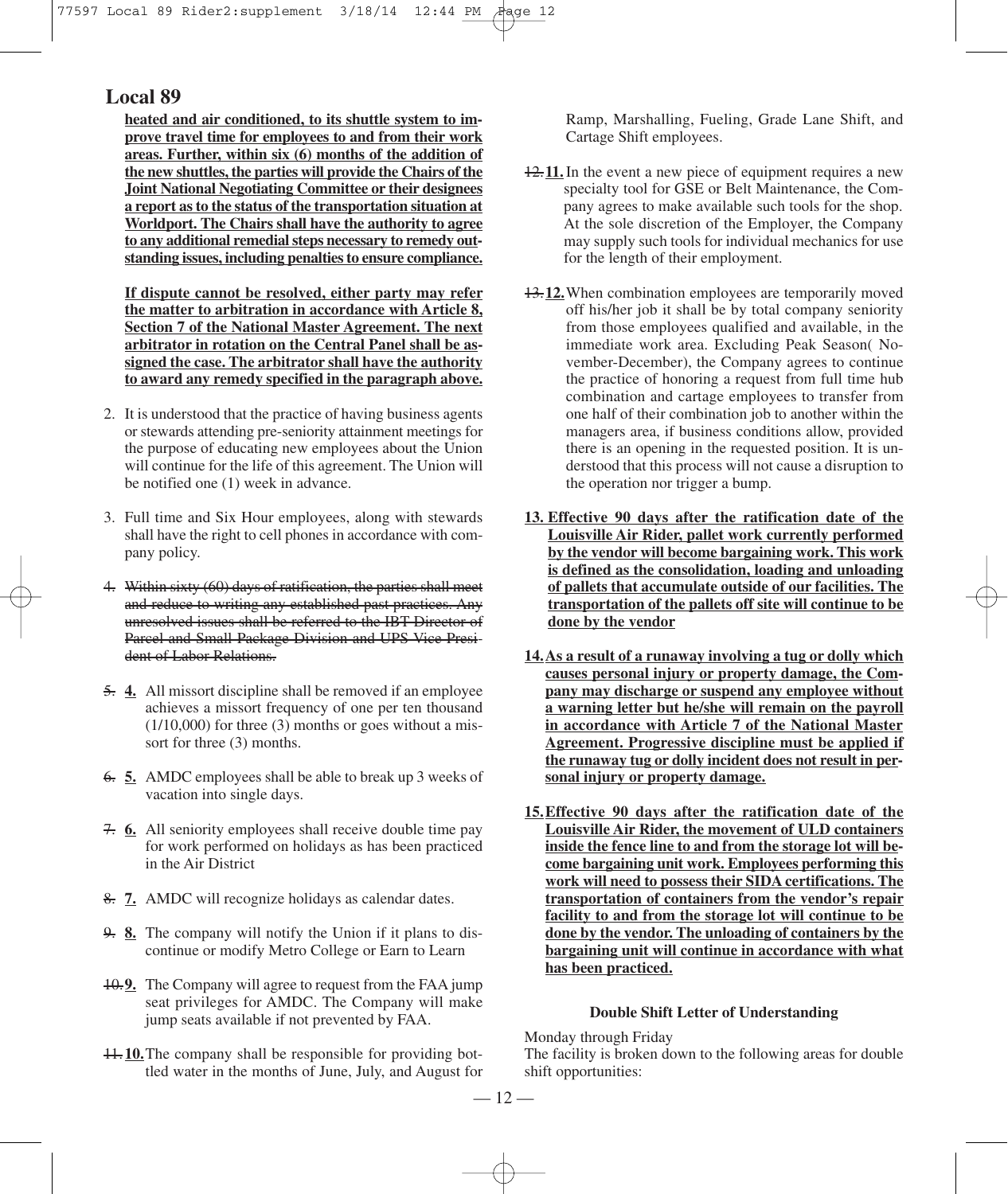# \*Wings, A,B,C**,D,E**

\*Core Unload/Thumb, **Building One/ Grade Lane/Wing H/Grade Lane Shift**

\*SEAS \*Small Sort \*PSC \*Revenue Recovery

When a request for double shifters is received from the 2DA or 1DA operations, the positions will be filled by seniority that pertains to particular areas. Request can not be made by job type.

If the request for a particular area is not filled, the remaining positions will be filled by employees from like areas by seniority. For example, Wings A,B,C request 20 double shifters and only 10 employees sign up. The remaining 10 positions will be filled by seniority from the THUMB/CORE UN-LOAD.

The like areas below are grouped for the  $1<sup>st</sup>$  and  $2<sup>nd</sup>$  choice to backfill a request. The employees will be selected by seniority by group. If the first group is depleted, we will use the second group by seniority and so on.

#### Like Area Groups

*Wing A,B,C,D,E* – 1<sup>st</sup> Wing *A,B,C,D,E,* 2<sup>nd</sup> Thumb, Core Unload, 3rd Building One, Grade Lane, Wing H**/Grade Lane Shift**

*CORE UNLOAD/Thumb* – 1st Wing A,B,C**,D,E**, 2nd Building One, Grade Lane, Wing H**/Grade Lane Shift** *Building One/Grade Lane/Wing H/Grade Lane Shift* – 1st Wing A,B,C**,D,E**, Core Unload/Thumb *SEA* – SEA (Small and Parcel) *Small Sort* – Small Sort *PSC* – PSC *Revenue Recovery* \*\*\*\*\*For double shift opportunities, the 2DA Ramp will be

considered part of Wings A,B,C**,D,E**

\*\*\* For purpose of double shifts from 1DA operation to 2DA operation only; The 9/11 ramps will be allowed the same opportunity as Wing H employees. The 2/4/6 ramps will be allowed the same opportunity as Wing E employees.

\*\*\*If Wings A,B,C**,D,E** and the Core Unload/Thumb, Building One, Grade Lane, Wing H, have exhausted all means for double shifters, it will open up first to the seniority in the following groups (PSC, SEAS, Revenue Recovery and Small Sort). If these areas are exhausted it will be open to the district. \*\*\*Full-Time employees are NOT eligible to sign up for any double shift opportunity unless Labor Relations approves it for a certain opportunity.

\*\*\*For double shift opportunities, if the small sort, SEA, PSC, or Revenue Recovery can't cover their own double shift needs, these four groups will be considered as a like area work group.

#### FOR SUNDAYS

The 2DA OPERATION will have the rights to fill the needs of the Sunday sort first. The process for double shifting is identical to the Monday-Friday double shifting guidelines.

\*\*\*The company will post signs with double shift opportunities in the two **all** guard facilities (Grade Lane & Ashbottom). **At the time of the posting, a Company representative will take a picture of the posting that shows a date and time stamp.** The employee will be responsible for checking these double shift lists and signing up for these double shift opportunities on the computer or by the phone. The computer is preferred. The phone number to call will be: 2DA Sunday Double shift only: 359-1335 2DA Mon-Fri Double shift only: 359-7160 **2DA Deice: 359-7585** 1DA Sunday Double shift: 247-2112 **359-7351 or 359-7312** 1DA Mon-Fri Double shift: 247-2112

**\*\*\* The Company will post a list with the names of employees on a made/did not make list on a link attached to UPSERS.com after each sort for the corresponding shift offered.**

These numbers are connected to voicemails. Employee should leave their name, social security number **GEMS ID**, and F/T Supervisor name on message. The cut off times for the 2DA operation for Mon- Fri double shift is 1:00. 2DA Sunday double shift operation cut off time is on Thursday at noon. The cut off times for the 1DA operation Mon-Fri double shift is 01:30. 1DA Sunday double shift operation is 02:00.

| For the Company | For the Union |  |
|-----------------|---------------|--|
|                 |               |  |
|                 |               |  |
| Date            |               |  |

\_\_\_\_\_\_\_\_\_\_\_\_\_\_\_\_ \_\_\_\_\_\_\_\_\_\_\_\_\_\_\_\_\_

#### **Letter of Understanding**

Upon completion of the Worldport expansion, Porter helpers will only inspect the equipment listed below:

Porter/Helper inspections : UNL-05, DWS, VI Beltflow Conveyor, Rapistan conveyors, Grade lane conveyor, Vertisorter, Transnorm powerturn beads, Posisorter slave 1 and 2 polychains, nosedock daily pretrip, Rapistan powerturn, irreg. straight, IGC Beltflow conveyor (smallsort), Small Sort Collector, Small Sort induct, Small Sort primaries, Small Sort secondaries.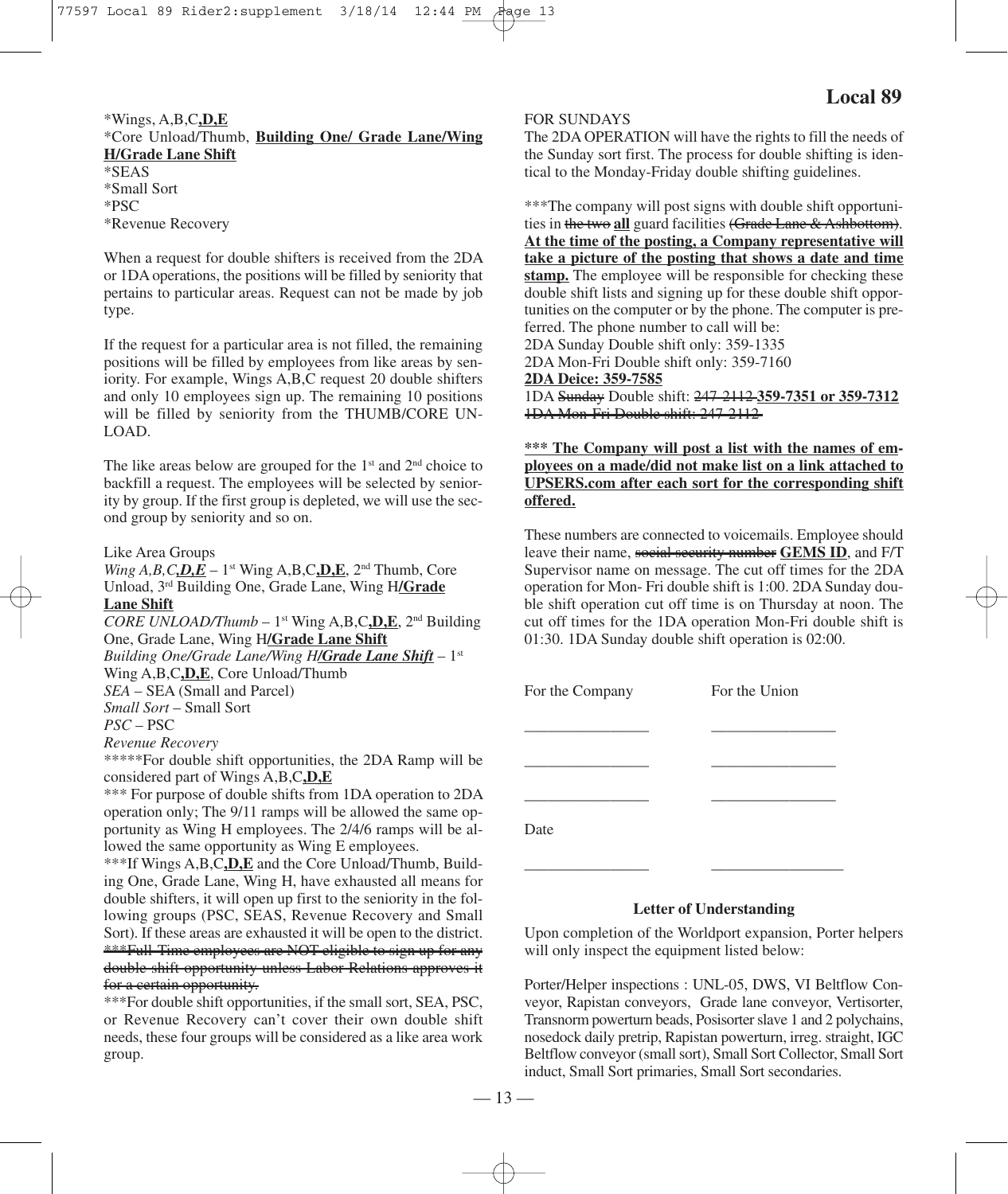Mechanics will continue to inspect all the equipment that they are currently, including the equipment below which are mechanic only inspections.

Mechanic only: Transnorm powerturn (other than bead inspection), Transnorm merge, irreg merge, irreg powerturn, posisorter, nosedock (other than daily pretrip), Portec, High Voltage Electrical Testing, Axxmann merges, Axxmann powerturns, Axxmann gated conveyors, and Axxmann metering conveyor.

When the Worldport expansion is complete, the following equipment will be added to the Mechanic only inspection list.

Additional "mechanic only" after completion of expansion: LOA/UNL 20, Gappex, irreg merges and irreg curves.

As part of the Worldport expansion at least 25 mechanic jobs will be created

# For the Company For the Union

\_\_\_\_\_\_\_\_\_\_\_\_\_\_\_\_ \_\_\_\_\_\_\_\_\_\_\_\_\_\_\_\_

\_\_\_\_\_\_\_\_\_\_\_\_\_\_\_\_ \_\_\_\_\_\_\_\_\_\_\_\_\_\_\_\_ \_\_\_\_\_\_\_\_\_\_\_\_\_\_\_\_ \_\_\_\_\_\_\_\_\_\_\_\_\_\_\_\_

\_\_\_\_\_\_\_\_\_\_\_\_\_\_\_\_ \_\_\_\_\_\_\_\_\_\_\_\_\_\_\_\_\_

# **Memorandum of Understanding**

The parties agree that with regard to the issue of the classifications of Ground Support Mechanic, Belt Maintenance, AMDC, Dolly Repair, Container Repair, Utility Repair, and the job of Marshalling Pushback , except as outlined in the 22.3 Letter of Understanding dated 9-03-04, being full time employees only, that the following will apply:

- The Company and the Union maintain their respective positions on this matter.
- The Company will not add part time employees to the above mentioned classifications except as noted in Marshalling above for the life of the agreement unless by mutual agreement.

| For the Company | For the Union |
|-----------------|---------------|
|                 |               |
|                 |               |
|                 |               |
| Date            |               |
|                 |               |

## **Letter of Understanding**

The parties agree that this letter will apply to the Louisville Air District and Teamsters Local 89 for the purposes of a successful opening and integration of the new Freight Hub.

The following are replacement provisions to the full-time bid procedure as outlined in Article IV Sections C and D

- Full time employees may be awarded two bids per year (including bids within their classification) if an employee is awarded a position and does not accept the position, it will count as an awarded job in reference to the above stated two moves. Once an employee is awarded a bid job, they cannot bid again until they qualify (30 days) Also, anyone that is awarded a bid and is disqualified, either by management or themselves, will be considered having used their two bids. After the original move and three others by full time employees, subsequent full time openings shall be made available in seniority order to the most senior part time employee desiring to become full time. Any disqualification will count as a move in the above stated process.
- A newly promoted full time employee must stay in their original bid classification for a year, except in the case of a newly created full time jobs. Any employee bidding into the Marshalling, Fueling, and Porter-Helper classification will

Amendment to the Cartage LOA

Date

The company agrees to the following amendment to the existing Cartage Letter of Understanding:

1. If management disqualifies an employee it will not count as a move.

| For the Company | For the Union |
|-----------------|---------------|
|                 |               |
|                 |               |
|                 |               |
| Date            |               |

\_\_\_\_\_\_\_\_\_\_\_\_\_\_\_\_ \_\_\_\_\_\_\_\_\_\_\_\_\_\_\_\_\_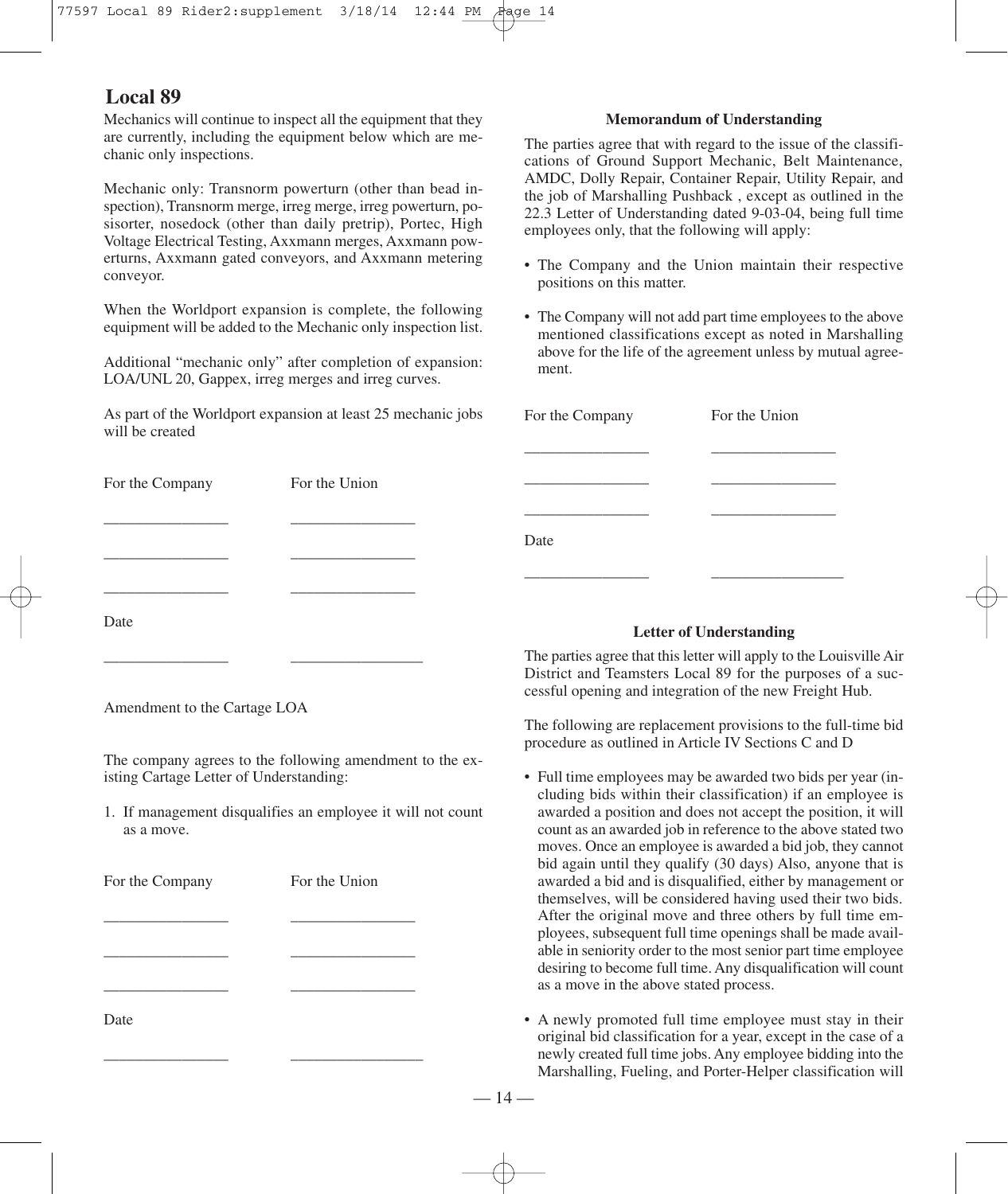not be permitted to bid outside their classification for one year. Any employee bidding into the PSC classification will not be permitted to bid outside their classification for a period of 18 months. Employees bidding a full time position will be subject to a thirty day qualification period. Full time employees will have five (5) working days to disqualify themselves. If an employee is disqualified from a bid job the opening shall got to the next person on the bid sheet, except when that is the last move in the bid process.

The following is a replacement provision to Article VIII Section 1

#### Article VIII-Six Hour Jobs

1. The Employer may add two (2) six (6) hour jobs for every new full time job created.

#### CSI Transition

No part time employee will be permitted to disqualify once transferring into the Cartage operation for a period of one year.

The following work groups will be added to Article VI Section F to replace Air Cargo by Shift

Next Day Cartage Mod (Unload, Load, Slide, and Que) Sort A, B, C etc. Next Day Cartage Bulk Area Truck Area Next Day Cartage Roller Truck Area Next Day Cartage Primary and Secondary Sort Areas Next Day Cartage Building Transporters by Manager Next Day Cartage Ramp and Shift By full time supervisor Next Day Cartage PSC Second Day Cartage Mod (Unload, Load, Slide, and Que) Sort A, B, C etc Second Day Cartage Bulk Area Truck Area Second Day Cartage Roller Truck Area Second Day Cartage Primary and Secondary Sort Areas Second Day Cartage Building Transporters by Manager Second Day Cartage Ramp and Shift By full time supervisor Second Day Cartage PSC The following is a replacement provision to Article 3 Section A

Next Day Air Cargo and Second Day Air Cargo will be replaced by Next Day Air Cartage and Second Day Air Cartage. These lists will be maintained separately for Full time and part time as stated in Article 3.

The following is a replacement provision for Article 1 Section A

Air Cargo full Time will be replaced by Air Cartage Full time and Air Cartage part time will be added.

# **Local 89**

Any fill time bid or part time transfer opportunities will be filled as business conditions allow, as soon as practicable from the opening of the operation. Full time positions will be filled from existing Air District employees.

The company will fill the first 50% of the employees for the new operation using a combination of the current Cargo Part time 3 hour transfer list as of 2-9-06 and filling the remaining portion of that first 50% by assigning existing Air District from the bottom up. The second 50% will be filled of the street.

Both parties agree to meet to modify the District Doubleshift procedure to reflect the current practices.

# The company agrees to add a minimum of 65 new full time jobs to the Air District. A minimum of 15 of these jobs will be day jobs.

Houskeeping, Belt Maintenance, and GSE will maintain the same scope of work in the Cartage facility as in Worldport. GSE rebuilt transmissions will be repaired by a vendor. We will maintain the current practice of new equipment under warranty. The GSE will be phased in upon completion of the new shop for the facility. It is understood that in the interim process the company may use vendors for the forklifts. It is further understood that when the shop is at capacity, the company may use alternate means including the use of vendors to insure there is enough forklifts in service to avoid any service interruptions.

\_\_\_\_\_\_\_\_\_\_\_\_\_\_\_\_ \_\_\_\_\_\_\_\_\_\_\_\_\_\_\_\_ \_\_\_\_\_\_\_\_\_\_\_\_\_\_\_\_ \_\_\_\_\_\_\_\_\_\_\_\_\_\_\_\_ \_\_\_\_\_\_\_\_\_\_\_\_\_\_\_\_ \_\_\_\_\_\_\_\_\_\_\_\_\_\_\_\_

\_\_\_\_\_\_\_\_\_\_\_\_\_\_\_\_ \_\_\_\_\_\_\_\_\_\_\_\_\_\_\_\_\_

For the Company For the Union

Date

## **Letter of Agreement**

**Teamster Local 89 (Union) and United Parcel Service (UPS) agree that the housekeeping work defined in this letter, that was previously performed by a vendor, will be performed by bargaining unit employees subject to the remaining provisions of the labor agreement.**

**The work covered by this Letter of Agreement (LOA) is limited to the sweeping, policing and cleaning of the following areas:**